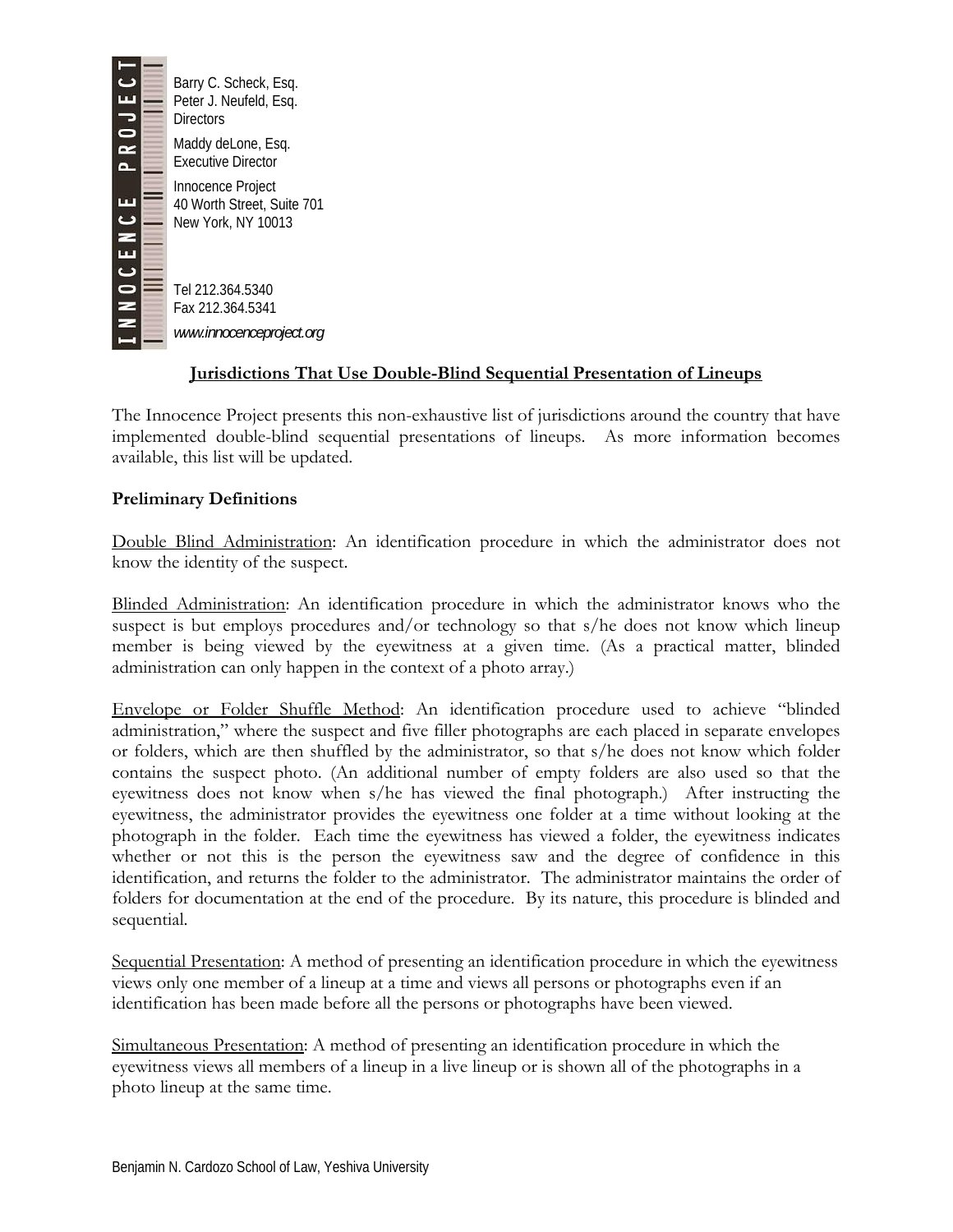## INNOCENCE PROJE **The Communication**

#### **The Source of Our Data**

The Innocence Project or affiliated entities have conducted public information requests in the following states to determine the status of eyewitness identification policy within the state:

- $\bullet$  California<sup>[1](#page-4-0)</sup>
- $\bullet$  Florida<sup>[2](#page-4-1)</sup>
- Maryland<sup>[3](#page-4-1)</sup>
- New York<sup>[4](#page-4-1)</sup>
- $\bullet$  Oregon<sup>[5](#page-4-1)</sup>
- Rhode Island $<sup>6</sup>$  $<sup>6</sup>$  $<sup>6</sup>$ </sup>
- South Carolina<sup>[7](#page-4-1)</sup>
- $Ters^8$  $Ters^8$
- Wisconsin<sup>[9](#page-4-1)</sup>

Policies have also been obtained from other sources, including researchers and directly from law enforcement agencies. It should be noted that while requests were made of most or all law enforcement agencies within these states, not all agencies responded. Likewise, some requests were made several years ago and have not been updated. Finally, we include policies that were provided to the Innocence Project outside of the context of public information requests.

#### **An Explanatory Note**

Jurisdictions employing double-blind sequential presentation do so in a variety of ways and through different procedural mechanisms. The vast majority of eyewitness identification procedures are governed by local law enforcement policy. (This list includes only those jurisdictions whose written policies regarding eyewitness identification procedures address double-blind sequential procedures.) Several states' eyewitness identification procedures are governed by statute or similar mandate. For example, North Carolina alone mandates double-blind sequential presentation of both live and photographic lineups by statute. New Jersey's Attorney General, which has the unique authority to mandate statewide law enforcement policy, requires by policy that live and photographic lineups be conducted in a double-blind sequential fashion whenever practical/possible. The eyewitness procedure of Wisconsin is governed by a statute that requires that jurisdictions adopt written policies for conducting lineups and specifically recommends the consideration of several best practices, including sequential presentation and the blind administration of lineups. Similarly, in 2011, the Texas Legislature passed House Bill 215, which requires law enforcement agencies to adopt written policies for the administration of identification procedures by September 1, 2012. Each policy must be based either on a model policy created by the Bill Blackwood Law Enforcement Management Institute of Texas which will be promulgated by December 31, 2011 or on minimum standards that conform to best practices as established by research and are, to some extent, set forth in House Bill 215, which specifically provides for double-blind or blinded procedures if practicable.

With respect to the application of double-blind sequential procedures, the policies of some jurisdictions require double-blind sequential presentations in all circumstances, while others provide certain exceptions or advise that the procedure be used whenever practical (or similar language). (Category I) The policies of other jurisdictions express a preference for double-blind sequential presentation but do not require it. (Category II) Finally, the policies of some jurisdictions describe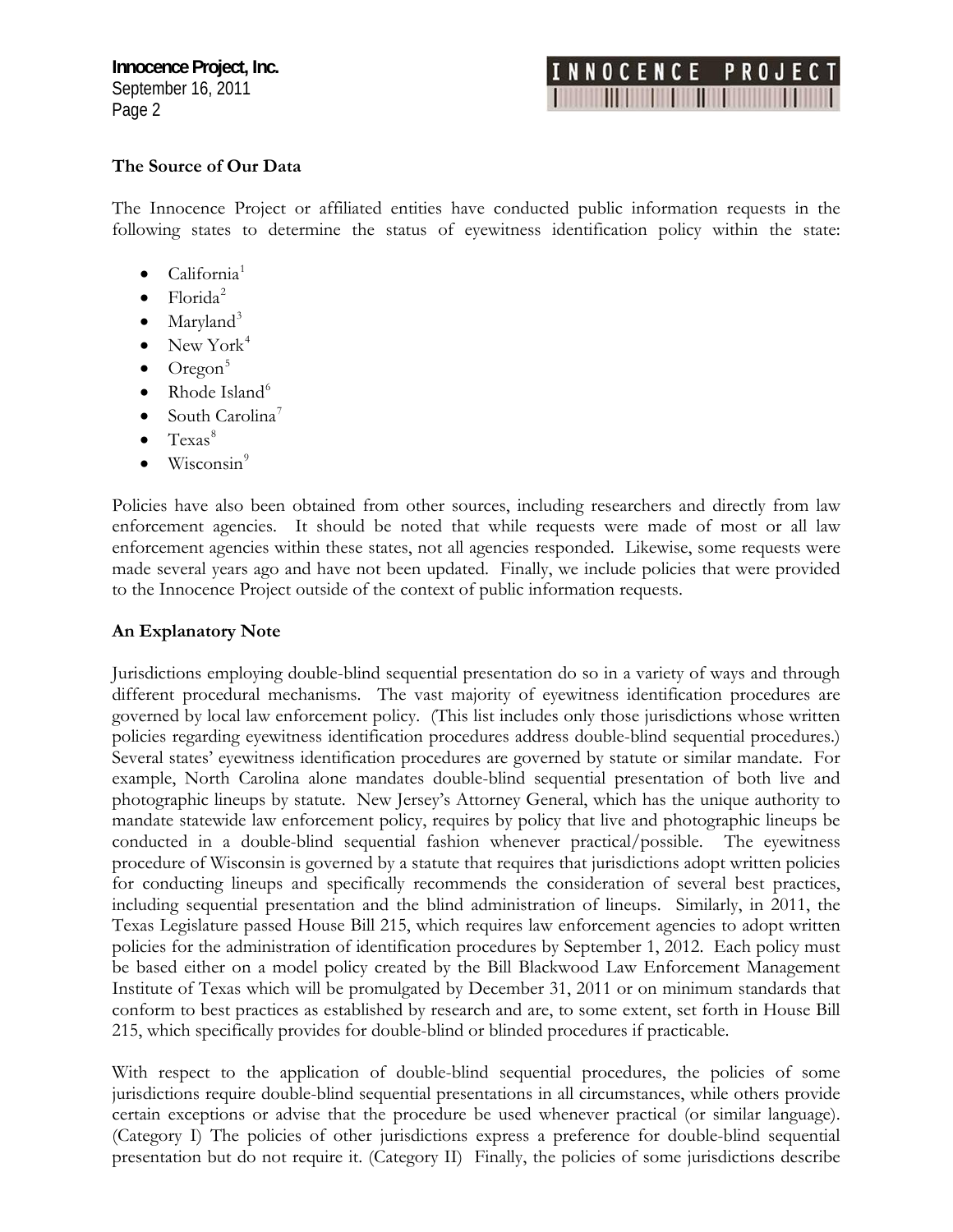# **INNOCENCE PROJE** <u>man pamang</u>

double-blind sequential presentation but express no preference for its use. (Category III)

Where feasible, we include the relevant provisions of each lineup policy.

## Summary

Among the seventeen states that form the universe of our current knowledge, thirty-six local police presentation. Six local jurisdictions have policies which pronounce a preference for double-blind departments, 277 Wisconsin jurisdictions, jurisdictions in Ohio that use the folder shuffle method, and the states of New Jersey and North Carolina all use double-blind sequential lineup presentation under certain circumstances. Among these jurisdictions, twenty-three localities, Wisconsin's 277 jurisdictions, and the states of New Jersey and North Carolina require double-blind sequential sequential presentation and the state of Ohio and seven local jurisdictions offer double-blind sequential presentation as an option for lineups.

## **he Results T**

Those policies marked with an asterisk ("\*") apply only to photographic lineups.

## **Category I: Jurisdictions Requiring Double-Blind Sequential Presentation:**

 $California<sup>10</sup>$ 

• Santa Clara County,  $CA^{11}$ 

Colorado

• \*Denver,  $CO<sup>12</sup>$ 

## Florida

- \*Coral Springs,  $FL^{13}$
- \*Margate,  $FL<sup>14</sup>$  $FL<sup>14</sup>$  $FL<sup>14</sup>$
- \*Palm Beach County,  $FL^{15}$

## Maryland

• Caroline County Sheriff's Department<sup>16</sup>

## Massachusetts<sup>17</sup>

- $\bullet$  Boston, MA<sup>18</sup>
- Chelsea,  $MA<sup>19</sup>$  $MA<sup>19</sup>$  $MA<sup>19</sup>$
- Northampton,  $MA^{20}$
- Wellesley,  $MA^{21}$  $MA^{21}$  $MA^{21}$

## Minnesota<sup>22</sup>

- \*Chaska,  $MN^{23}$
- $*$ Minneapolis, MN<sup>24</sup>
- $*$ St. Paul,  $MN^{25}$  $MN^{25}$  $MN^{25}$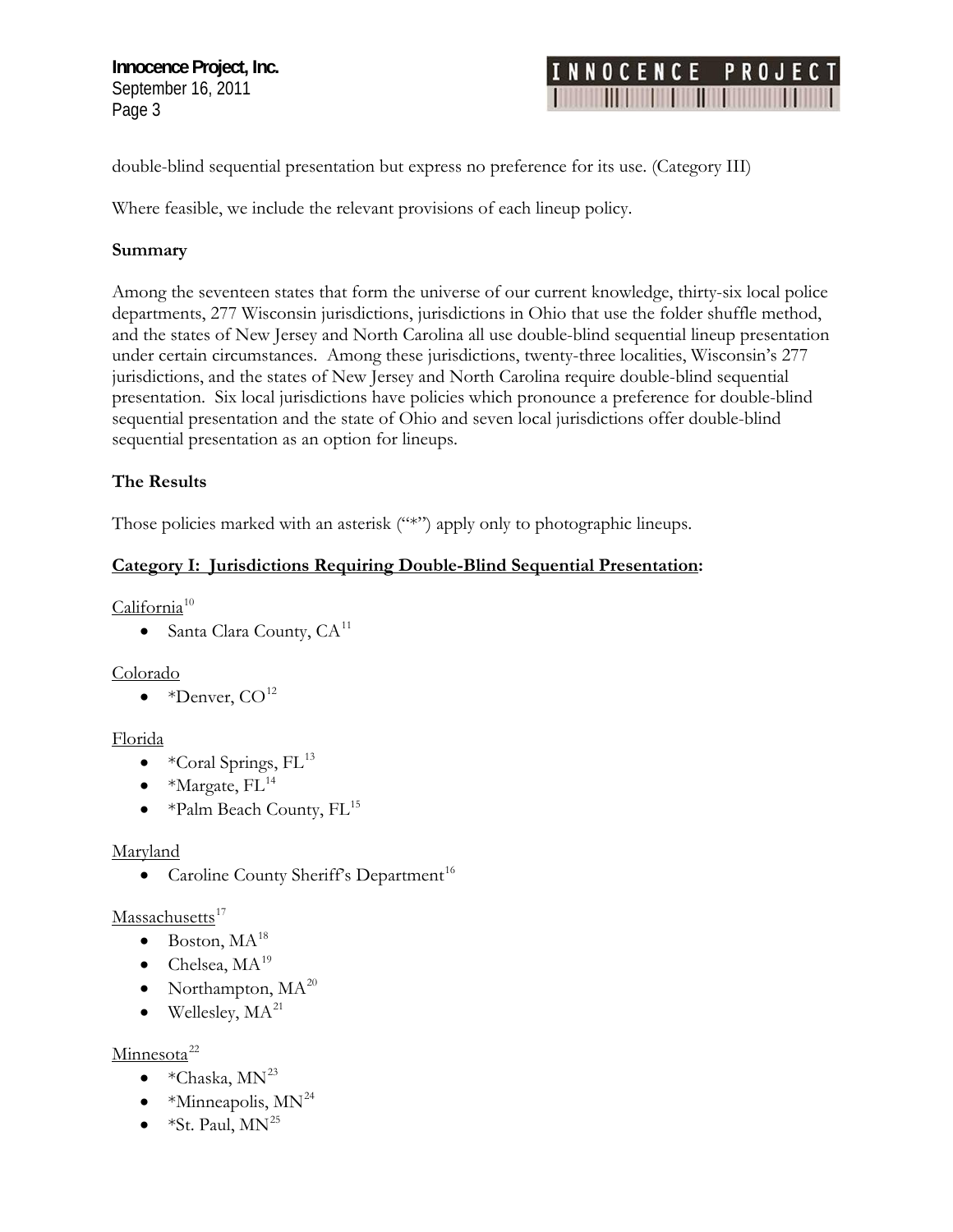#### Montana

• Colstrip,  $MT^{26}$ 

#### Nebraska

 $\bullet\quad*Linear$  -  $\bullet\$ 

#### New Jersey<sup>[28](#page-6-0)</sup>

#### North Carolina<sup>29</sup>

#### **Oregon**

- \*Cannon Beach,  $OR^{30}$
- \*Grant County Sherriff's Office,  $OR^{31}$
- $\bullet$  \*Lincoln County Sheriff's Office, OR<sup>32</sup>

#### South Carolina

- $*$ Mount Pleasant, SC<sup>33</sup>
- Spartanburg,  $SC^{34}$

#### Texas

- Lewisville,  $TX^{35}$
- \*Dallas,  $TX^{36}$

#### Virginia

- Virginia Beach,  $VA^{37}$
- $\bullet$  \*Roanoke, VA $^{38}$

#### Wisconsin

• According to the Wisconsin Innocence Project's analysis of policies received in response to its 2008 information request, at least 277 jurisdictions in Wisconsin require double-blind sequential presentation always or whenever possible/feasible in photographic lineups. Some of these jurisdictions also require double-blind sequential presentation always or whenever feasible in live lineups. [39](#page-7-0)

NNOCENCE PROJE <u> Timba ka</u>

#### Category II: Jurisdictions Recommending or Preferring Double-Blind Sequential **Presentation:**

#### Florida

• \*Lighthouse Point,  $FL^{40}$ 

#### $Maryland<sup>41</sup>$  $Maryland<sup>41</sup>$  $Maryland<sup>41</sup>$

- $\bullet$  Brunswick, MD<sup>[42](#page-7-0)</sup>
- Caroline County,  $MD^{43}$
- Montgomery County,  $MD<sup>44</sup>$

#### South Carolina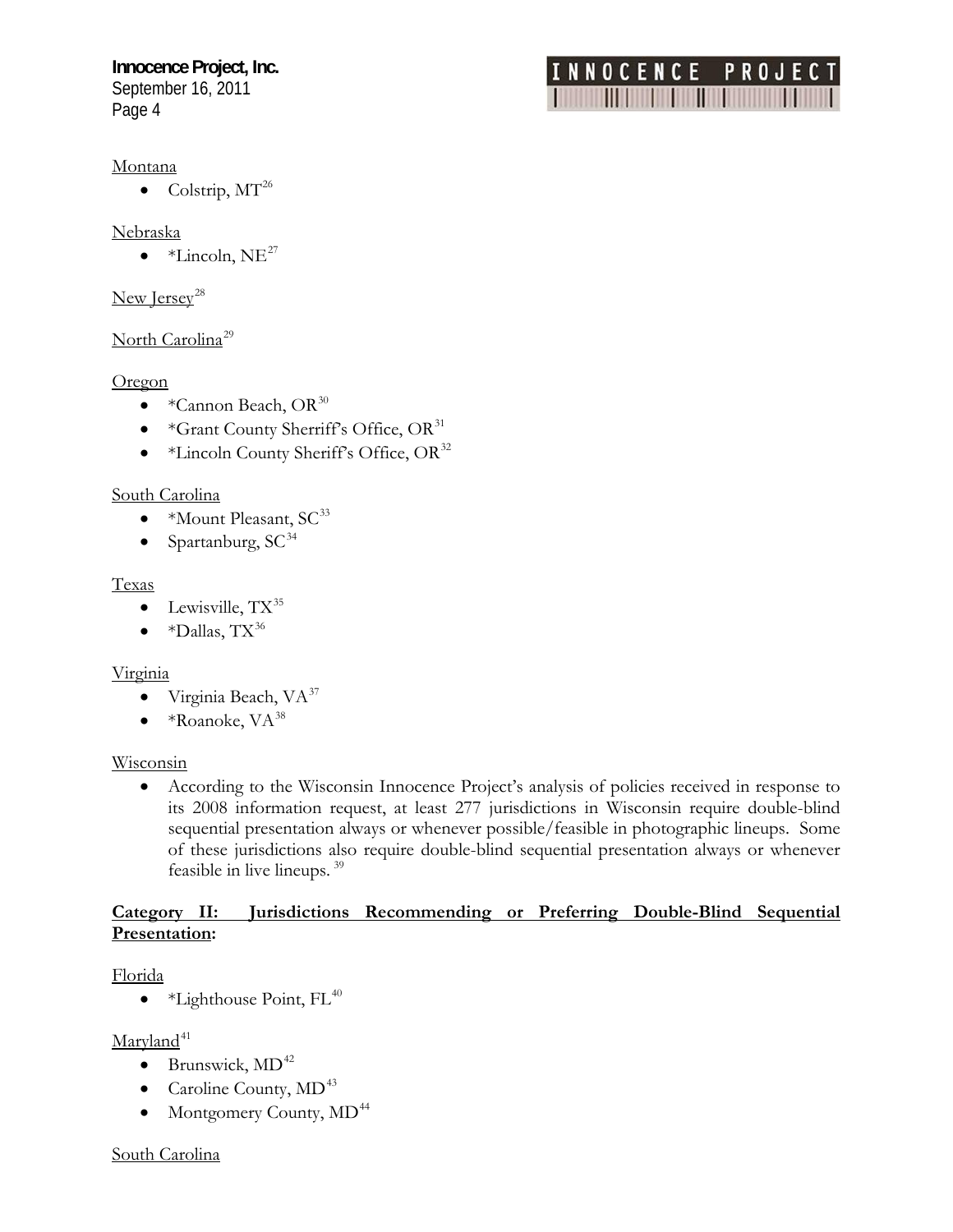# INNOCENCE PROJE

 $*$ North Charleston, SC<sup>[45](#page-7-0)</sup>

### Virginia

• Richmond,  $VA^{46}$  $VA^{46}$  $VA^{46}$ 

## **Category III: Jurisdictions Whose Policies Offer the Option of Double-Blind Sequential Presentation:**

## $Ohio<sup>47</sup>$

<span id="page-4-1"></span>Maryland

• \*Brunswick Police Department<sup>48</sup>

## Rhode Island

- $\bullet$  Bristol,  $RI^{49}$  $RI^{49}$  $RI^{49}$
- $*$ Cumberland,  $RI^{50}$
- $\bullet$  Warwick,  $RI^{51}$

## South Carolina

• Charleston County,  $SC^{52}$ 

## Texas

 $\overline{a}$ 

- Austin,  $TX^{53}$  $TX^{53}$  $TX^{53}$
- Richardson,  $TX^{54}$

<sup>3</sup> The Mid-Atlantic Innocence Project surveyed Maryland law enforcement eyewitness identification policies in 2008.<br><sup>4</sup> At the request of the Innocence Project, a private law firm began a public information request of all

<span id="page-4-0"></span><sup>&</sup>lt;sup>1</sup> The Northern California Innocence Project performed a public information request of all California law enforcement agencies from May 2010 to early 2011. The results are currently being analyzed.

<sup>&</sup>lt;sup>2</sup> The Innocence Project of Florida performed a public information request of the Florida Department of Law Enforcement, all 67 sheriffs' agencies, and all member agencies of the Florida Chiefs of Police in 2008 and 2009.

enforcement agencies in 2011.

<sup>5</sup> At the request of the Innocence Project, a private law firm performed a public information request of all Oregon law enforcement agencies in 2010.

<sup>6</sup> The Office of the Rhode Island Public Defender performed a public information request of all Rhode Island law

enforcement agencies in 2009 and 2010.<br>7 The Palmetto Innocence Project performed a public information request of all South Carolina law enforcement agencies in 2010.

<sup>&</sup>lt;sup>8</sup> The Justice Project performed a public information request of all Texas law enforcement agencies in 2008.<br><sup>9</sup> The Wisconsin Innocence Project performed a public information request of all Wisconsin law enforcement agen in 2008.

<sup>&</sup>lt;sup>10</sup> The Northern California Innocence Project is in the process of analyzing the results of its public information requests. This document will be updated as that information becomes available.<br><sup>11</sup> "[W]herever possible, the officer conducting a line-up should not know the identity of the suspect...[and] in all cases,

show the witness the photos or persons comprising the line-up sequentially." 12 "[W]hen conducting a photographic line-up, the sequential photo line-up procedure will be used…The photographic

array will be shown to the witness in a "blind" format...The Blind Line-up may not be utilized in the following situations: 1. The officer/investigator articulates a compelling need to avoid such a procedure, or the case investigation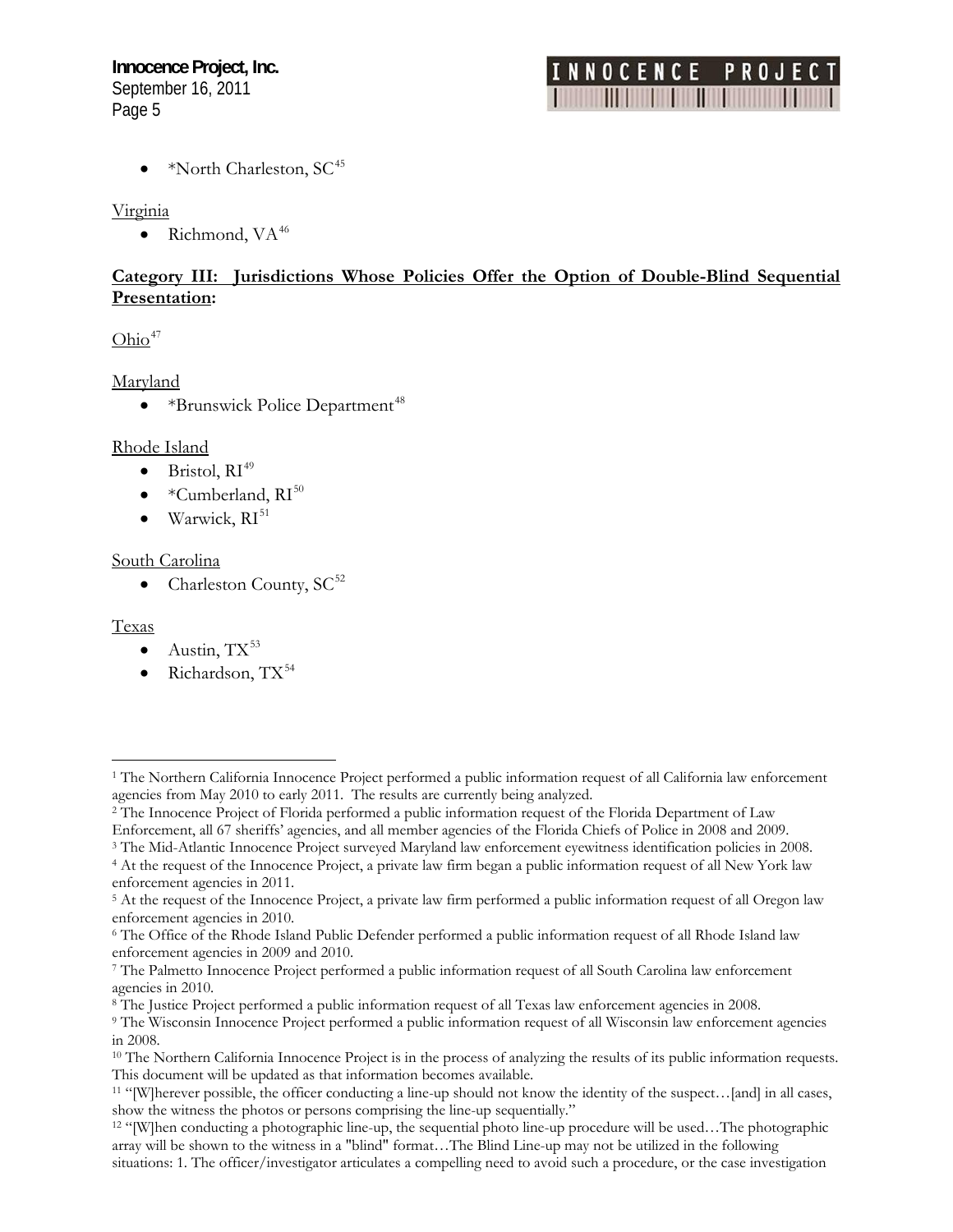$\overline{a}$ 

## INNOCENCE PROJE **THE REAL PROPERTY**

use the Blind line-up. 3. In no instance will a line-up be shown in a format other than a blind line-up where the charges will be jeopardized by such a procedure, or 2. The officer/investigator obtains the approval of a command officer to not sought will be felony charges."

<sup>13</sup> "Double Blind Sequential Presentation: A. One of the investigative officers will select a series of photographs to be arrange the photographs in a random order and conduct the identification procedure with each witness."<br><sup>14</sup> The policy provides for double-blind sequential presentation of photographic lineups to "the extent practicable": presented to each witness in a sequential format…C. The photographic array will then be turned over to another investigative officer who does not know which photograph reflects the actual suspect. This investigative officer will

format...The photographic array should then be turned over to an independent administrator, *i.e.*, someone who does not know which photograph reflects the actual suspect. The independent administrator should arrange the photographs "One of the investigative officers should select a series of photographs to be presented to each witness in a sequential in a random order and conduct the identification procedure with each witness."

<span id="page-5-0"></span><sup>15</sup> The photo lineup policy requires the use of the folder shuffle method and notes, "[i]f reasonably available, it may be preferable to use an individual who is not involved in the investigation or who is not aware of the suspect's identity to administer the lineup."

Testing Procedure should be employed by the Lineup Administrator whenever possible to eliminate the possibility of <sup>16</sup> The policy only describes a sequential lineup procedure for both photographic and live lineups, and states that "Blind" influencing the witness' selection."

lineups by police departments within its jurisdiction (Boston, Chelsea, Revere and Winthrop Police Departments). Not <sup>17</sup> The Suffolk County, MA District Attorney's Office mandates the use of double-blind sequential presentation of all departments maintain written policies at present. *See* Susan Gaertner, et al., *Successful Eyewitness Identification Reform: Ramsey County's Blind Sequential Lineup Protocol*, Police Chief Magazine (April 2009),

http://www.policechiefmagazine.org/magazine/index.cfm?fuseaction=display\_arch&article\_id=1776&issue\_id=42009 (last visited Aug 25, 2011) ("Others using this procedure include...Suffolk County, Massachusetts (including the Boston Police Department and suburbs)").

individuals, or photos, and the witness will view them sequentially, one individual or photo at a time.... Blind' <sup>18</sup> "Line-ups may be either photo or live line-ups. The suspect, or his/her photo, will be included with additional administration procedures should be used whenever possible to eliminate accusations of influencing the witness."<br><sup>19</sup> Photographic and live lineups are conducted in sequential fashion. "Blind" procedures should be used whe

possible to eliminate accusations of influencing the witness." <sup>20</sup> "The method of presenting the photos or individuals is the sequential method. Blind Testing Procedures shall be

employed by the Lineup Administrator to eliminate the possibility of influencing the witness' selection."<br><sup>21</sup> "Photo arrays and line-ups will be conducted using sequential rather than simultaneous presentation; and…Photos

arrays, line-ups and voice identifications will be conducted using blind administration."<br><sup>22</sup> Minnesota Bureau of Criminal Apprehension employs double-blind sequential procedures in both photographic and Minnesota. In addition, the Office of the Hennepin County Attorney has trained law enforcement within its jurisdiction 8 on the use of double-blind sequential presentation of lineups, although it has no written policy. *See* Gaertner, *supra* n.1 ("The neighboring jurisdiction, Hennepin County (which contains the city of Minneapolis and suburbs), after a similar pilot in 2004, successfully implemented blind sequential lineups countywide in 2005.").<br><sup>23</sup> The Chaska Police Department does not conduct live lineups. "Show photographs sequentially…Whenever possible, live lineups, although there is no written policy documenting these procedures. Live lineups are rarely used in

least preferred option would be for the officer that prepares the line-up also shows the line-up. This option should only the preferred practice is for the officer showing the photo line-up to not know which photograph is the subject of the identification. One alternative is for the officer showing the line-up to not know which position the subject of the identification is in. The showing officer should then not view the photographs as they are shown to the witness. The be used as a last resort and must be recorded."

the officer can see the photos as well, use an officer who does not know who the suspect is to show the photos. The identification should be used in every case unless an officer can document an applicable exception. If an exception outnumber the number of officers with no knowledge of the suspect's identity. 3. Uncooperative witness: The witness is or other reason). 4. Victim vulnerability: The victim is infirm because of age or mental condition." <sup>24</sup> The Minneapolis Police Department does not conduct live lineups. "If the witness is looking at photos in a way that witnesses should be told the second officer doesn't know if a suspect is in the photos; The investigating officer should remain out of view during the viewing. That officer should be available for questions during the viewing….Sequential applies, the officer's report should note the reason in a report. Exceptions include: 1. Children under 12 years of age. 2. Administrative necessity A. No officer is available who does not know the suspect's identity. B. Multiple witnesses likely to fail to cooperate if suddenly exposed to a new officer (because of fear, membership in the criminal community,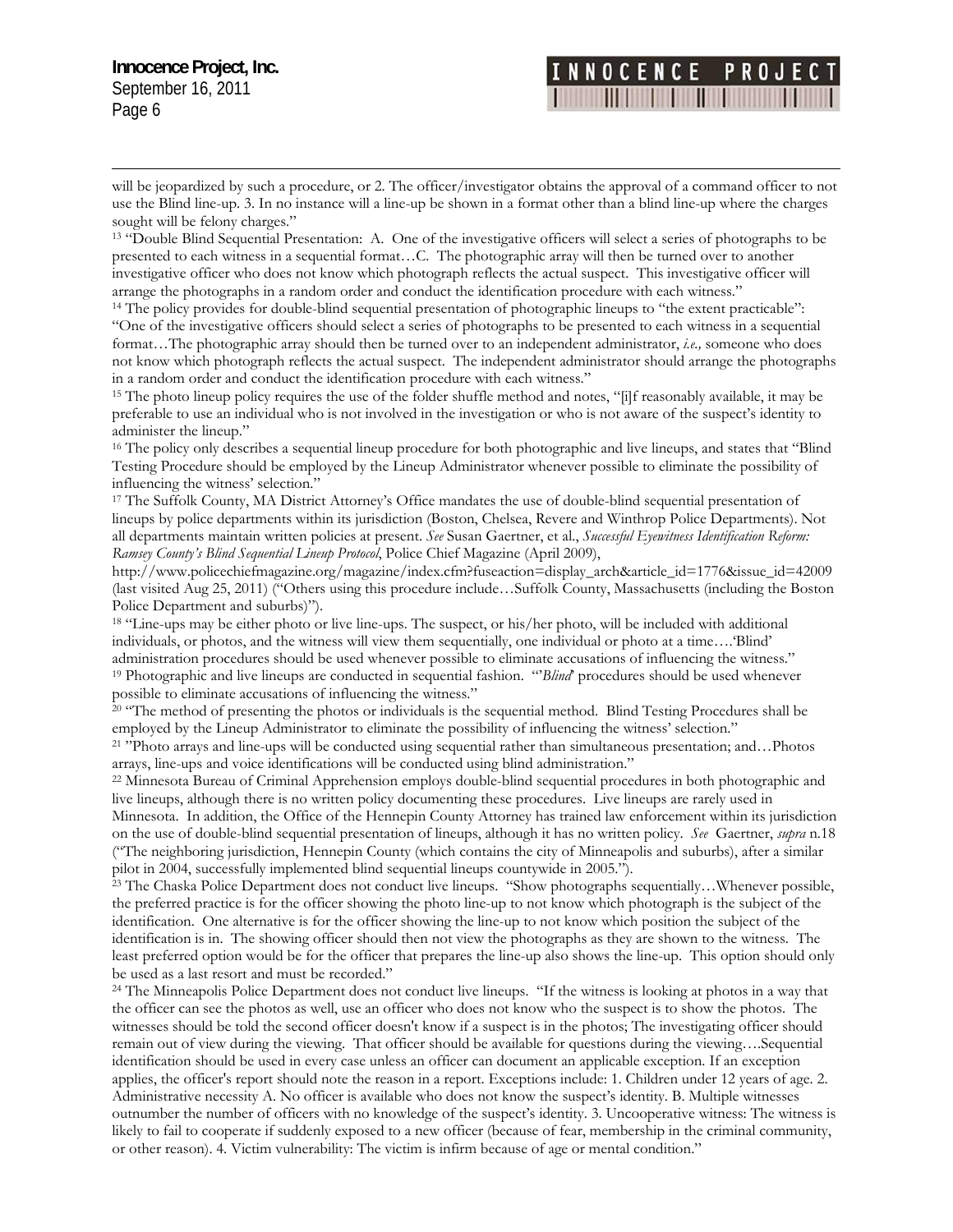$\overline{a}$ 

# **INNOCENCE PROJE** The Company of the Company of

<sup>25</sup> St. Paul Police Department requires double-blind sequential administration of photographic lineups. Live lineups are rarely used. Ramsey County Attorney's Office expresses a preference for the use of double-blind sequential presentation of photographic lineups by police departments within its jurisdiction. *See* Gaertner, *supra* n.18 ("The present

Administrator whenever possible to eliminate the possibility of influencing the witness' selection." Note that while the article...describes the successful implementation of a blind sequential lineup protocol in Ramsey County, Minnesota").<br><sup>26</sup> "Lineups shall be presented in the sequential fashion...Blind Testing Procedures should be employe policy only describes the sequential presentation of suspects and treats it as required ("Lineups *shall* be presented"), the policy does describe the sequential method as "the preferred method".

<sup>27</sup> The Lincoln Police Department does not conduct live lineups. "When possible, attempt to have someone uninvolved in the case show the lineup…Photographs are to be shown one at a time." 28 In 2001, the New Jersey Attorney General, who has the unique authority to mandate statewide law enforcement

<span id="page-6-0"></span>conditions within the agency or department, the person conducting the photo or live lineup identification procedure policy, issued the *Attorney General Guidelines for Preparing and Conducting Photo and Live Lineup Identification Procedures*. The Guidelines provide that "whenever practical, considering the time of day, day of the week, and other personnel should be someone other than the primary investigator assigned to the case" and that "[w]hen possible, photo or live

lineup identification procedures should be conducted sequentially."<br><sup>29</sup> In 2008, North Carolina Legislature passed N.C.G.S.A. § 15A-284.52, which provides that lineups "shall be conducted witnesses sequentially, with each individual or photo presented to the witness separately, in a previously determined by an independent administrator or by an alternative method" and that "[i]ndividuals or photos shall be presented to

order, and removed after it is viewed before the next individual or photo is presented."<br><sup>30</sup> The Cannon Beach Police Department does not conduct live line ups. Photographic lineups are conducted according to double-blind sequential procedures: "Photos are viewed by the witness one at a time in random order" and "Blind testing means that the person administering (Independent Administrator) the test does not know the desired answer. Utilizing this practice, the Independent Administrator would not be aware of which member of the photo-spread or

lineup is the suspect, and would eliminate the possibility of influencing the witness' selection."<br><sup>31</sup> The Grant County Sheriff's Office does not conduct live lineups. Sequential presentation is used "in all cases" and deputy who does not know the identity of the suspect should conduct the interview."<br><sup>32</sup> Sequential presentation is used in all photographic lineups. "When practicable, the employee composing and the should be conducted in a double-blind fashion "whenever possible": "It is recognized that in some cases this will simply not be possible because no other appropriate deputy is available. In these cases, the investigating deputy can conduct the line-up using extreme care not to communicate the identification of the suspect in any way…wherever possible, a

employee presenting the photo lineup should not be directly involved in the investigation of the case. When this is not possible, the employee presenting the lineup must take the utmost care not to communicate the identity of the suspect in any way."

independent administrator as defined ["A lineup administrator who is not participating in the investigation of the <sup>33</sup> The Mount Pleasant Police Department does not conduct live lineups. "A line-up shall be conducted by an criminal offense and is unaware of which person in the lineup is the suspect."]…Photographs shall be presented to witnesses sequentially."

Lieutenant or above, an independent administrator will conduct eyewitness line-ups." The policy provides in the case of officer/investigator can articulate a compelling need to avoid the "Blind" format, or (2.) The case investigation will be jeopardized by such a procedure, and (3.) The officer/investigator obtains the approval of a Lieutenant or above not to use the "Blind" format." However, "All Live Line-ups will be conducted by an independent administrator utilizing a 34 Photographic and live "[l]ineups will be conducted by sequential presentation…Unless prior approval is granted by a photographic lineups "[o]nly in the following situations may the Blind Line-up not be utilized: (1.) When the sequential presentation."

testing "means that the person administering the test (Independent Administrator) does not know the identity of the suspect. Utilizing this practice, the Independent Administrator would not be aware of which member in the lineup is the suspect, and would eliminate the possibility of influencing the witness' selection."<br><sup>36</sup> The Dallas Police Department does not conduct live lineups. All photographic lineups use the double-blind sequential 35 Both photographic and live lineups "[s]hould be completed using the sequential blind testing procedure." Blind

procedure. "The line-up administrator will conduct the line-up following the protocols for "Sequential" administration established by the Investigations Bureau Commander. The assigned detective, or anyone with knowledge of the suspect, offense; "[o]n rare occasions in which an alternate identification process is necessary for expediency and in the interest of public safety. This must be approved by a supervisor and justification must be documented in an investigative supplement. If the administration of a "Blind Line-up" is not possible the sequential method should still be utilized if will not be allowed in the room at the time of the line-up administration." The policy provides that these procedures do not apply to show-ups; when the complainant and/or eyewitness personally knows the person who committed the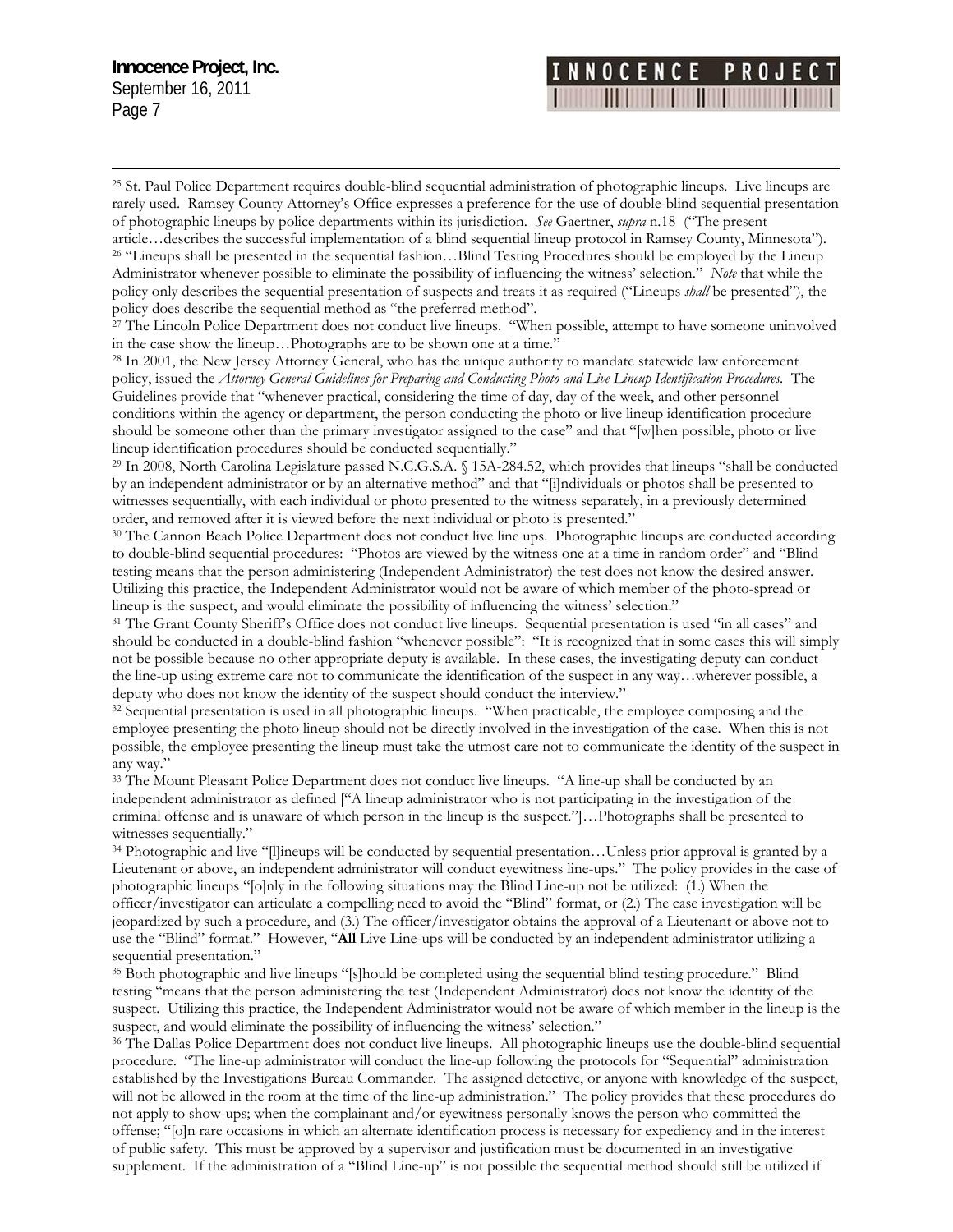$\overline{a}$ 

# INNOCENCE PROJE

possible."; "Other specialized circumstances where alternative procedures are necessary and are reviewed by the District Attorney and approved by the Investigations Bureau Commander."<br><sup>37</sup> Live lineups are rarely used by Virginia Beach Police Department. "In order to ensure that inadvertent verbal cues or

personnel conditions within the Department, the person conducting the photo or live lineup identification procedure one at a time....Present each photo to the witness separately, in a previously determined order, as documented on the body language do not impact on a witness, whenever practical, considering the time of day, day of the week, and other should be someone other than the primary investigator assigned to the case…Individual photos/persons will be viewed lineup worksheet, removing those previously shown."

photographs will be shown to the eyewitness one at a time, allowing the same amount of viewing time for each <sup>38</sup> "The photographic line-up will be shown to the eyewitness by an officer not involved in the investigation... All six photograph."

<span id="page-7-0"></span><sup>39</sup> In 2006, the Wisconsin Legislature passed W.S.A. 175.50, which requires all law enforcement agencies to adopt written policies on eyewitness identification procedures. It urged agencies to consider policies that "[t]o the extent feasible, [have] a person who does not know the identity of the suspect administer the eyewitness' viewing of individuals or representations [and]…[t]o the extent feasible, [show] individuals or representations sequentially rather than simultaneously to an eyewitness."

recommendation. If circumstances prohibit following any particular part of this procedure, the officer should perform the show-up or line-up anyway and document the procedure used." 40 Photographic lineups are to be conducted in a double-blind sequential fashion; this policy is "merely a

<sup>41</sup> We rely on the analysis of our partner, the Mid-Atlantic Innocence Project, for these jurisdictions.<br><sup>42</sup> Police are to use double-blind administration when possible; sequential presentation is preferred.<br><sup>43</sup> Deputie

<sup>45</sup> The North Charleston Police Department does not conduct live lineups. "A sequential photographic lineup will be the preferred method…Photographs will be shown to the witness one at a time by an Independent Administrator [An lineup by the case agent or investigating officer.]. If an Independent Administrator cannot be used, the case investigator will prepare a simultaneous lineup...A simultaneous lineup may only be conducted with a supervisor's approval." <sup>46</sup> "The department's **preferred** method of conducting photographic line-ups is the **blind** sequential method." The officer who does not know the identity of the suspect who has been placed in a sequential or simultaneous photographic

policy states that photographic line-ups "shall" be conducted in a "sequential" manner.<br><sup>47</sup> Ohio statute (R.C. § 2933.83) sets forth the minimum requirements for photographic and live lineups and mandates that any law enforcement agency or criminal justice entity that conducts identification procedures adopt specific procedures that impose the minimum requirements set forth in the statute. These minimum requirements include that "[u]nless impracticable, a blind or blinded administrator shall conduct the live lineup or photo lineup." The statute

<span id="page-7-1"></span>either sequential or simultaneous presentation. If sequential presentation is elected, the investigator should "[u]tilize a 'double blind' procedure when possible, in which the administrator is not in a position to unintentionally influence the provides a description of the "folder system" but does not require its use.<br><sup>48</sup> The Brunswick Police Department does not conduct live lineups. Photographic lineups may be conducted using witness's selection."

from the DMV and must rely upon photographs from outside sources...that are not compatible with conducting a 49 Lineups may be presented in either a simultaneous or sequential manner with no preference expressed. An "independent administrator will be used to administer a sequential photographic lineup and whenever possible used to administer a [live] lineup." In addition, "[a] sequential lineup will also be used when the officer cannot prepare a lineup simultaneous lineup."

"blinding the administrator." 50 Only photographic lineups are addressed. The policy allows for both simultaneous or sequential manner with no preference expressed. The sequential photo lineup described is the folder shuffle method, which has the effect of

51 Both photographic and live lineups "may be presented sequentially or simultaneously at the discretion of the investigating officer." In addition, "[w]hen feasible, sworn department personnel may consider using a 'double-blind' presentation of a photographic line-up."

<span id="page-7-2"></span>r other person who does not know the identity of the suspect who has been placed in a sequential, simultaneous Photographic lineups may be presented in either a sequential or simultaneous fashion, for which the policy expresses no  $52$  The policy requires that all lineups be conducted by an Independent Administrator, defined as "A deputy sheriff of photographic lineup or physical lineup by the case investigator." Physical lineups are presented sequentially. preference.

53 This policy provides for both simultaneous and sequential presentation and expresses no preference but requires that an independent administrator, defined as "[a]n officer administrating a line-up who did not compose the line-up and has